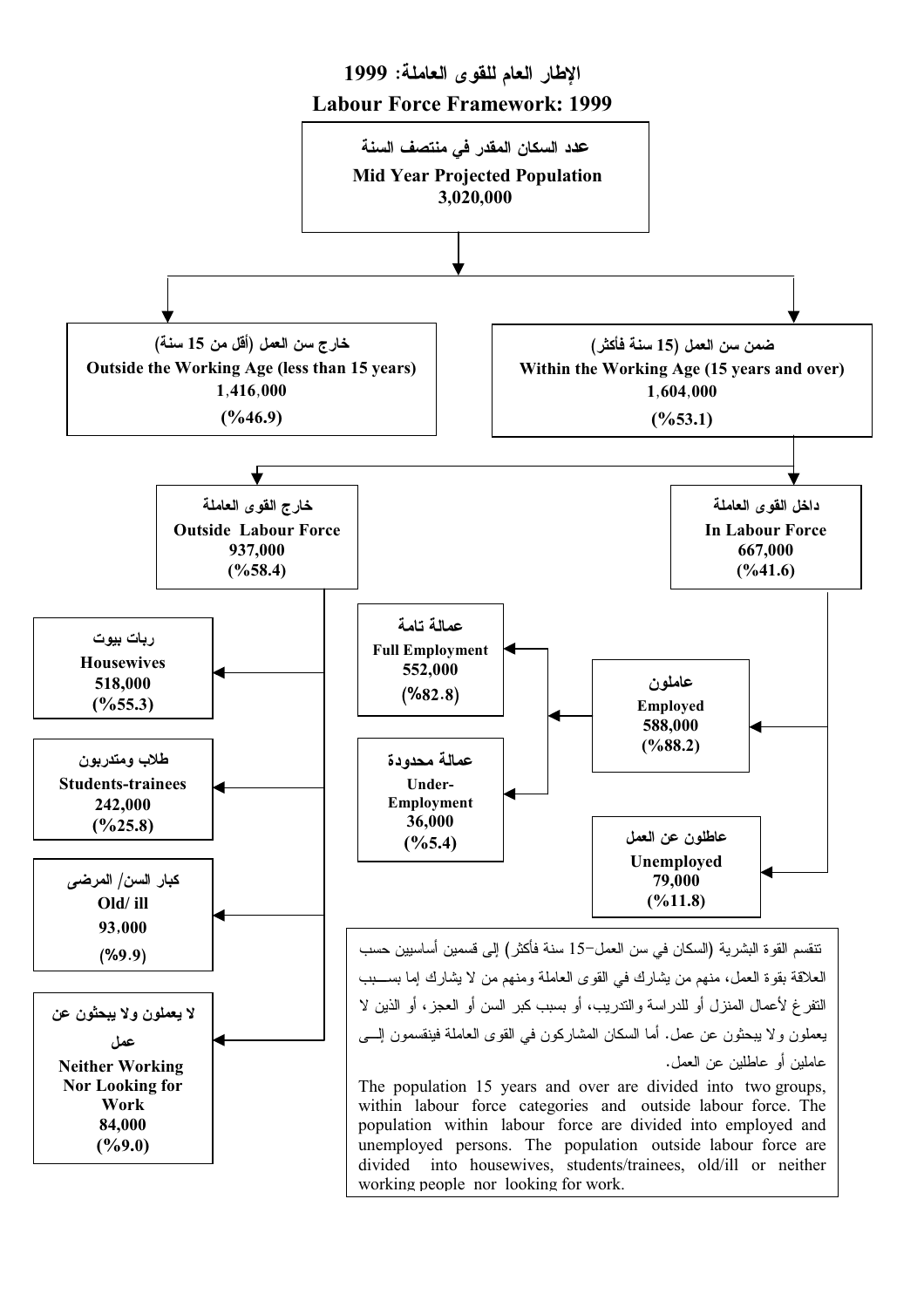معدل البطالة في الاراضي الفلسطينية حسب الجنس: 1996-1999 Unemployment Rate in the Palestinian Territory by Sex: 1996-1999



يلاحظ من الشكل أعلاه، ان معدل البطالة انخفض بشكل تدريجي منذ عام 1996 وحتى عام 1996 وسلم المعال بو 1996 وانخفض في عام 1996 وانخفض في عام 1996 وانخفض معلى البطالة بين النساء من 19.6% في عام 1996 وانخفض معلى البطالة بين النسا ليصل الى 13.0% في عام 1999. وبالمقارنة مع نسبة العاملين فى اسرائيل والمستوطنات، يلاحظ ان السبب الرئيسي في الرئيسي في التخاض البطالة هو ارتفاع نسبة العاملين في اسرائيل والمستوطنات والقطاع العام. وفي عام 1999 بلغ عدد العاطلي

The above chart shows that unemployment rate among men dropped dramatically between 1996 and 1999. It reached 24.5% in 1996, whereas, in 1999, it dropped to 11.6%. Moreover, the unemployment rate among women dropped from 19.6% to 13.0% during the same period. When the rate is compared with the rate of those working in Israel and settlements, we observe that the main reason for the drop in unemployment is that there is a high percentage of labour force employed in Israel and the settlements. The number of unemployed people in 1999 reached 79,000 persons.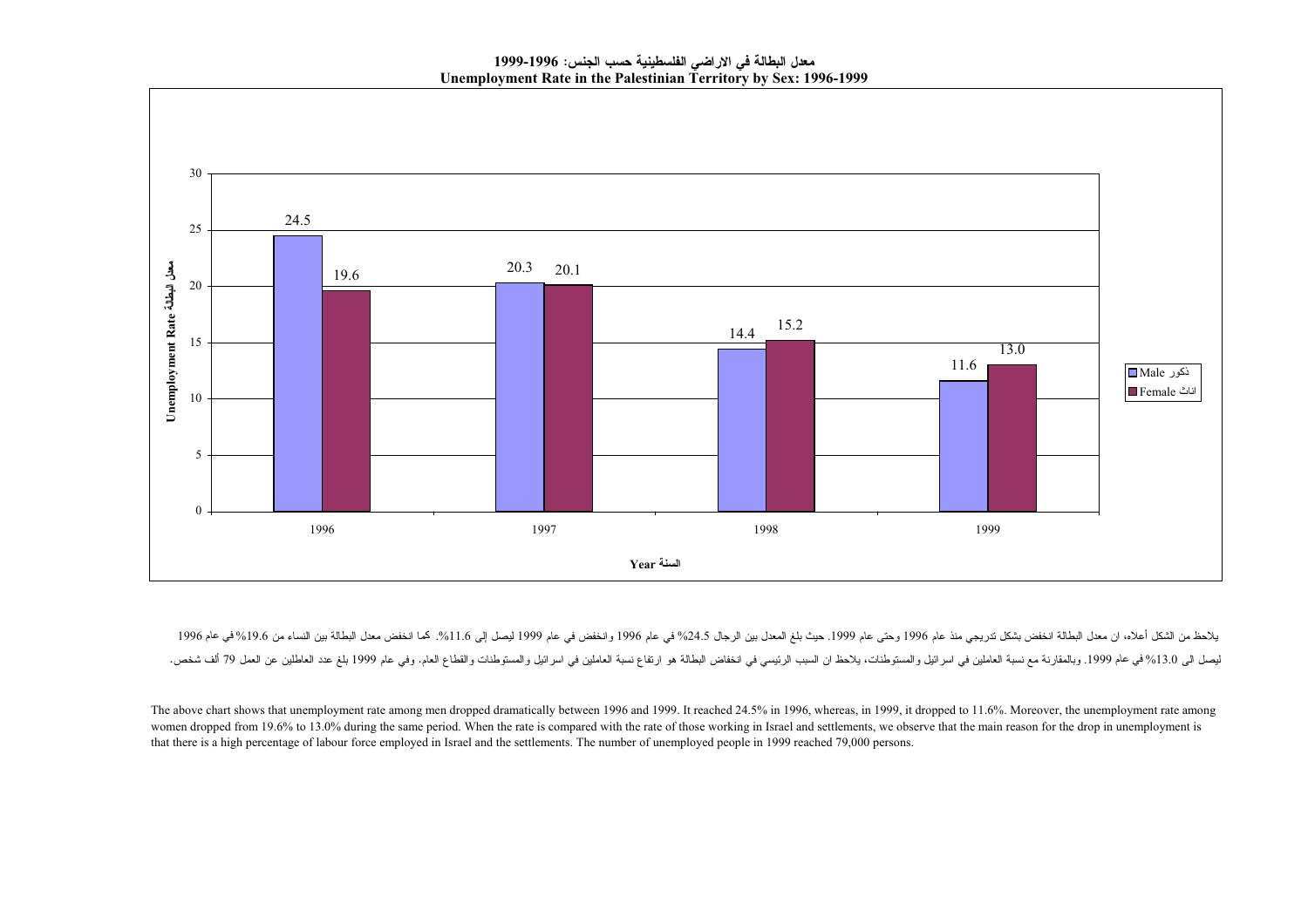الإجر اليومي الذي تقل عنه أجور انصف المستخدمين بأجر بالشيكل (الإجر الوسيط اليومي) حسب مكان العمل: 1996-1999

Median Daily Wage in NIS for Employees by Place of Work: 1996-1999



بلاحظ من الشكل واضح ان الاجر الوسيط اليومى بالشيكل (الاجر الذي يتوسط الاجرر بعد ترتيبها تصاعديا او تتازليا) للعاملين في اسرائيل والمستوطنات اعلى بكثير من الاجرر التى يتقاضاها العاملون فى الضفة الغربية او قطاع غزة. كما يبين الاجور للعاملين في جميع المناطق للفترة الواقعة بين 1996 وفع وعام 1996 بلغ الاجر الوسول العاملين في اسرائيل والمستوطنات 80 شيكلاً، وللعاملين في الضفة الغربية 45 شيكلاً، وللعاملين في فطاع غزة 35 شيكلاً، والرتفعت تلك الاجرر ف و15.3 شيكلاً للعاملين في اسر ائيل والمستوطنات والضفة الغربية وقطاع غزة على القام العام والتحامل العام المستولين المعل السرق الأسرائيلي، حيث ارتفع من 120 الف عامل في عام 1998 الى 135 الف عامل في عام 1998 الى 135 الف عامل في

We can observe from the chart that the Median daily wage in NIS for those working in Israel and Settlements, is higher than the Median daily wage for those working in the Palestinian Territory. The chart also shows that there is an increase in the wages for those working in the Palestinian Territory for the period of 1996-1999. In 1996, the Median daily wage for those working in Israel and settlements reached 80 NIS, compared with 45 NIS for those working in the West Bank and 35 NIS for those working in Gaza Strip. The Wages increased in 1999 by 20, 15.3, 11.6 NIS for those working in Israel and Settlements, the West Bank and Gaza Strip respectively. The wages increase extract a high number of Palestinians to work in the Israeli Market, the number increased from 120,000 laboros in 1998 to 135,000 laboror in 1999, which decreased unemployment rate.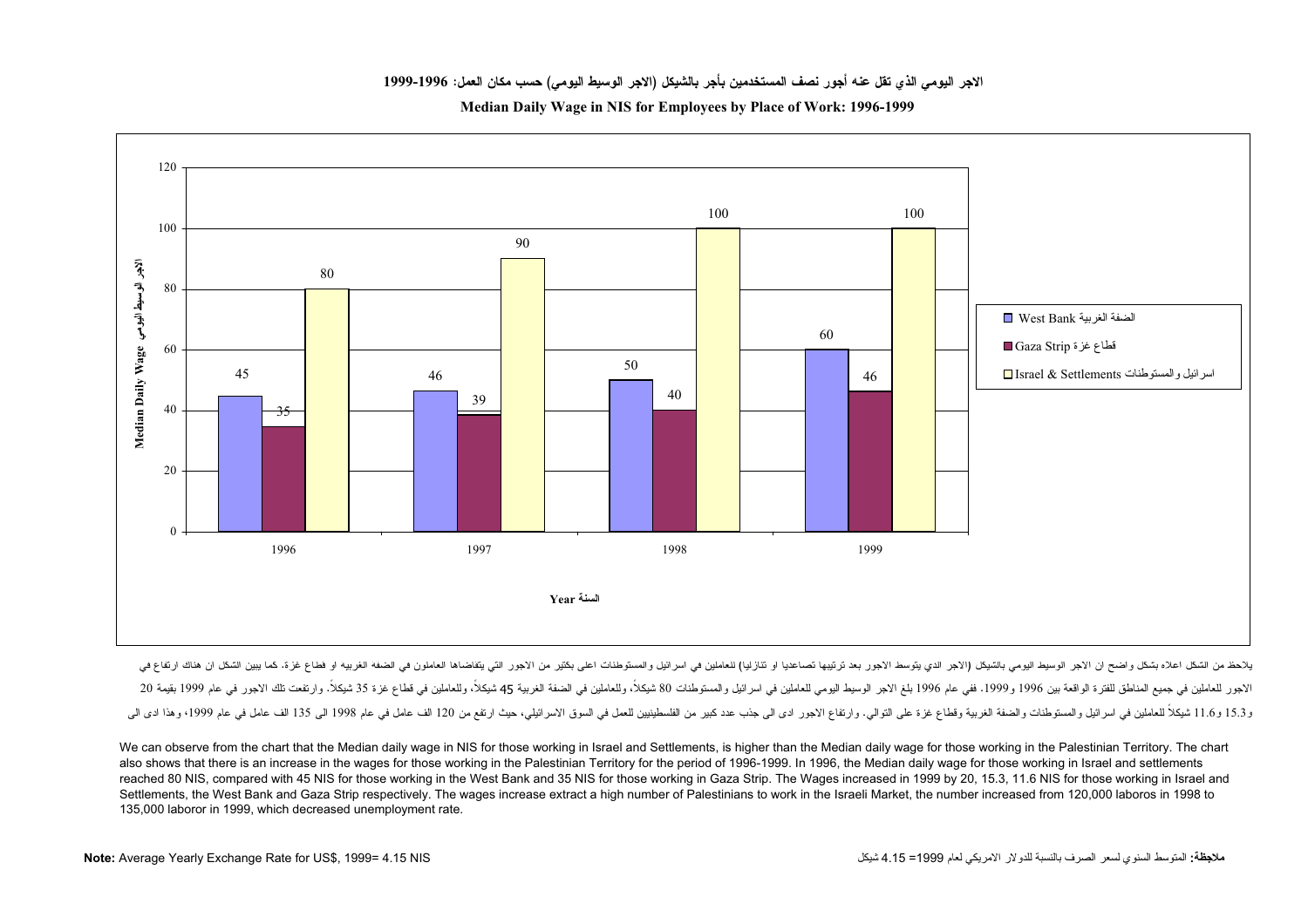

## نسبة القوى العاملة المشاركة من بين الأفراد 15 سنة فأكثر حسب الجنس: 1996-1999

Labour Force Participation Rate by Sex: 1996-1999

ارتفعت نسبة المشاركين في القوى العاملة سن الأفراد 15 سنة فأكثر بين النساء والربعال على 1996 موسع 1999 حيث كان بين كل تسم نساء أعمارهن 15 سنة فأكثر في عام 1996 إمرأة واحدة مشاركة في القوى العاملة. وارتفعت في عام 1999 إسراء .<br>كل ثماني نساء أعمار هن 15 سنة فأكثر هناك إمرأة واحدة مشاركة في القوى المشاركين في الغرب القاس القوى العاملة من بين الرجال الذين النوى العاملة من بين الرجال الذين اعمار هم 15 سنة فأكثر ، حيث ارتفعت من 68.7% في عام 1996 ا

The male and female participation rate in the labour force of the 15 years of age and over has risen during 1996 to 1999. In 1996, one in every nine women (of 15 years of age and over) joined the labour force, whereas, in 1999, one in every eight women (of 15 years of age and over) joined the labour force. The participation rate of men of 15 years and over in the labour force has increased, too. The participation rate raised from 68.7% in 1996 to 70.7% in 1999.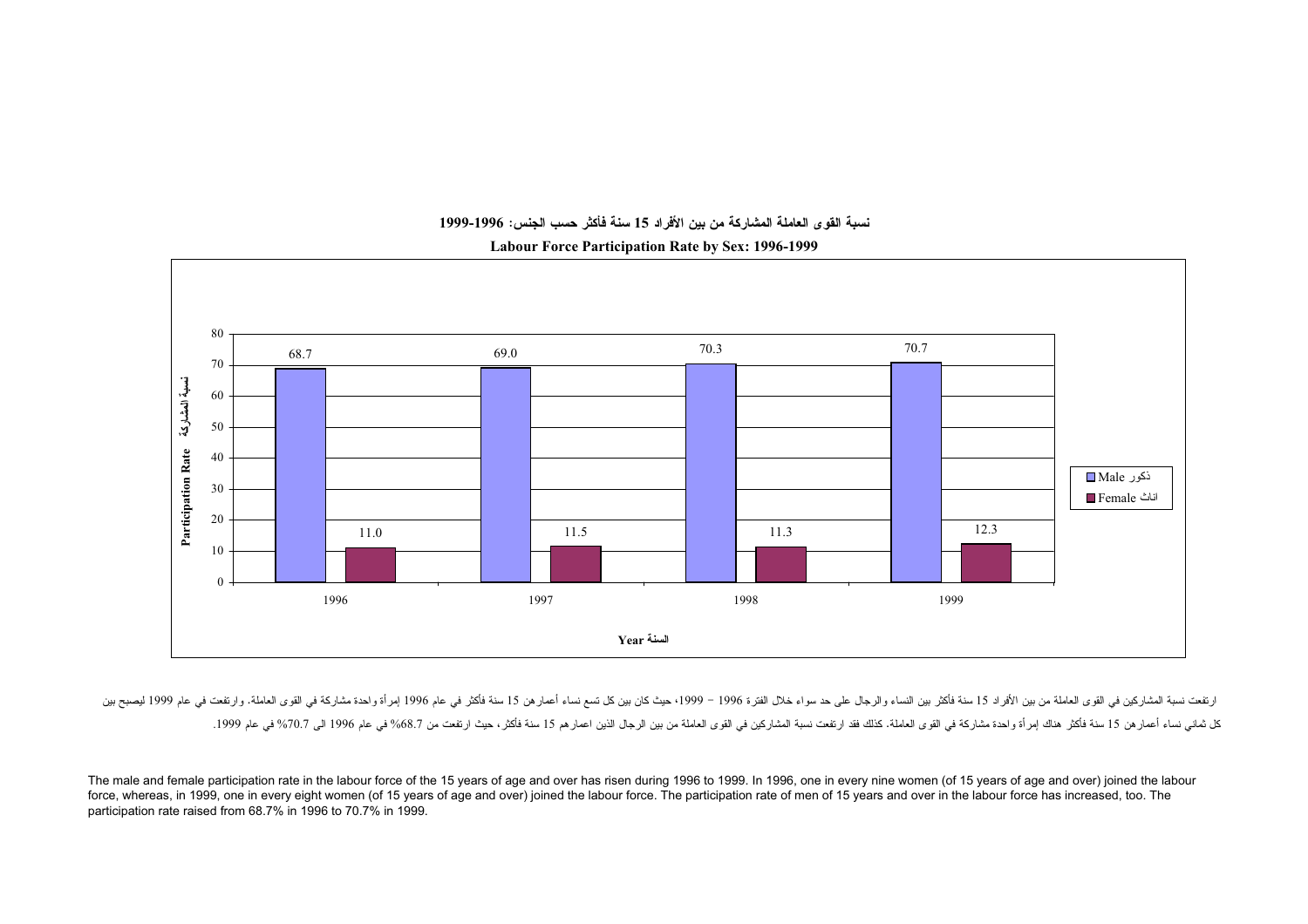Median Daily Wage in NIS for Wage Employees by Economic Activity: 1999



.<br>يظهر من خلال الشكل اعلاه ان اعلى الإجور التي يتقاضاها العاملون هي العاملين في العلم المعلم التواس المعلم المجور في قطاع الزراعة (100 سيكلأ يوميا)، وذلك التباين ادي إلى ارتفاع نسبة العاملين في المعلم المعلم المعلم المعلم

الزراعة.

It can be seen from the above chart that the highest wages paid were for those working in the construction sector (100 NIS daily). While the lowest wages were in agricultural sector (50 NIS daily). That variance caused an increase in the percentage of those working in the construction sector and agricultural sector.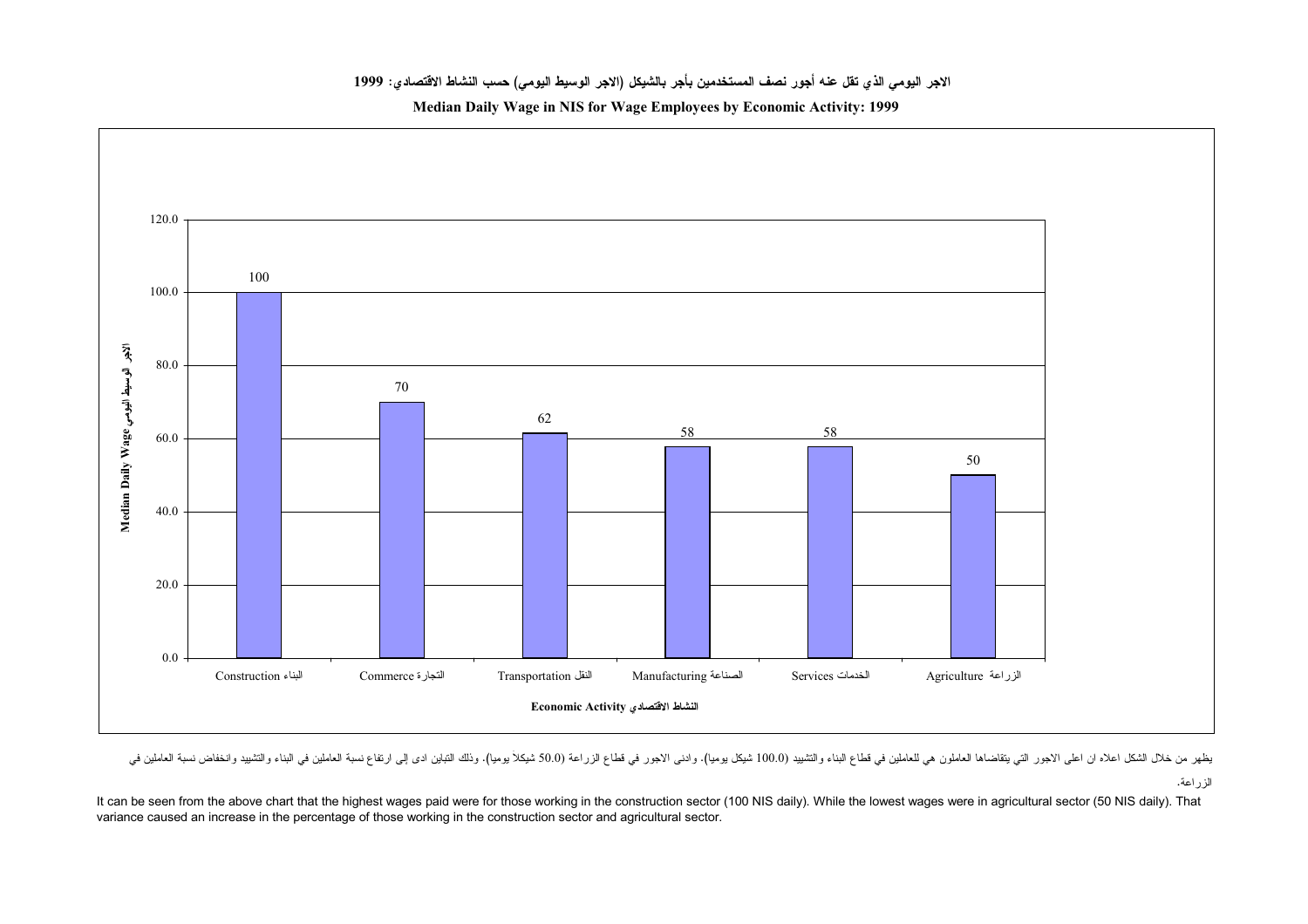## توزيع العاملين حسب مكان العمل: 1996-1999

**Employed Persons by Place of Work: 1996-1999** 



ازدادت نسبة العاملين الفلسطينيين في اسرائيل والمستوطنات على مدار الاعوام 1996 إلى 1999 والتي الجر التوجه نحو سوق العمل الاسرائيلي يعود إلى الاجور المرتفعة التي يتقاضاها العاملون الفلسطينيين في اسرائيل مقارنة مع الاجرر الدر

يتقاضاها العاملون الفلسطينيون في الاراضي الفلسطينية.

The percentage of Palestinians working in Israel and Sattlements increased in the period of 1996-1999, it reached 135,000 workers in 1999. The increase in the number of Palestinians working in Israel and Sattlements relate the high wages paid in that area compared with wages paid in the Palestinian Territory.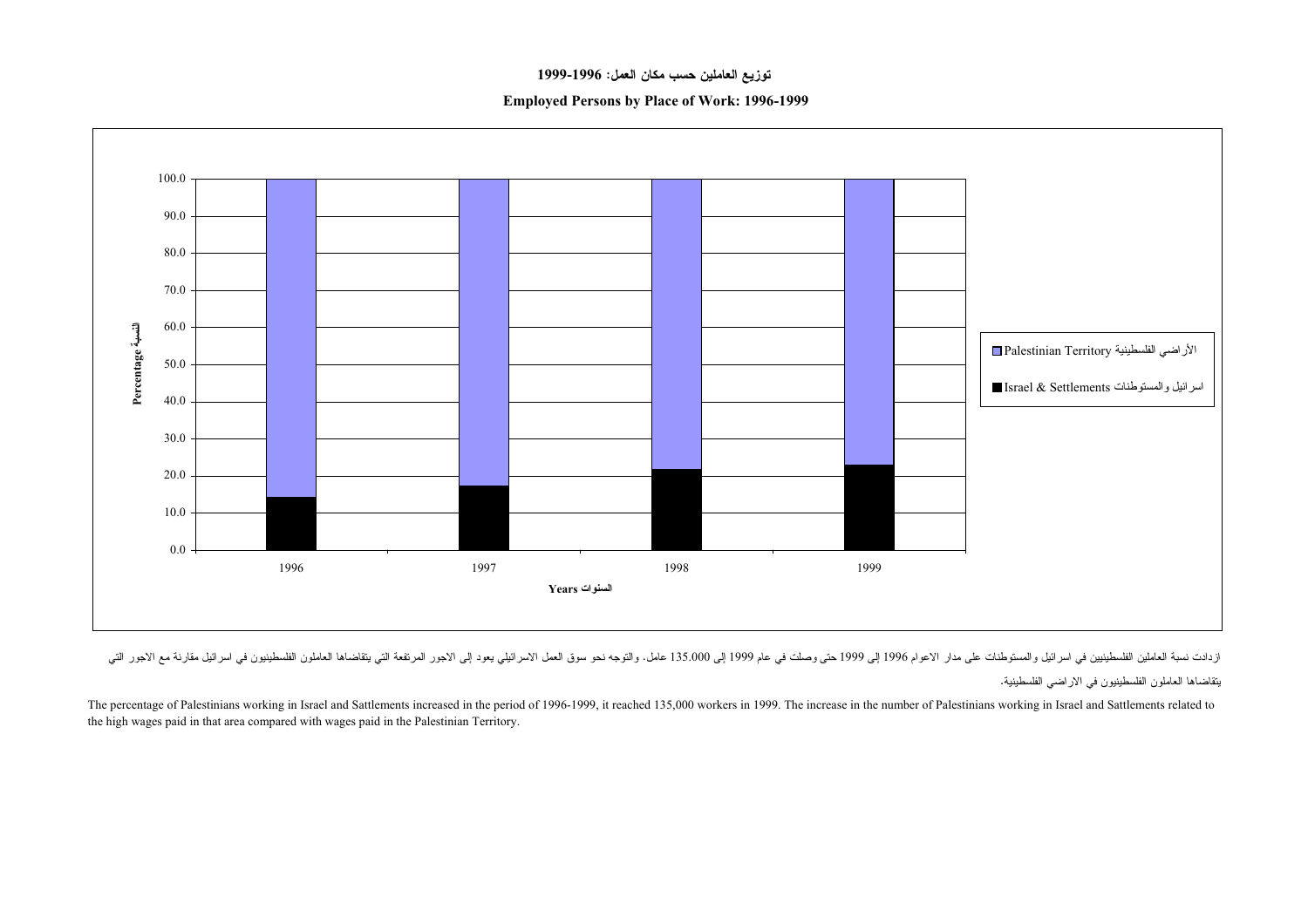Percentage Distribution of Employed Persons by Sex and Economic Activity: 1999



يقارن الشكل اعلاه الانشطة الاقتصادية التي يعمل فيها كل من النساء والرجال، حيث ان حوالي نصف النساء العاملات يعملن في قطاع الخدمات (6.46%) مثل قطاع الصحة والتعليم والادارة العامه. كما ان ثلث النساء العاملات يعمل في قطاع الزر .<br>والعتبقي من النساء العاملات (22.0%) يعملن في القطاعات الاخرى. اما بالنسبة للرجال العاملين، فضعفهم يتوزع ما بين قطاعي البناء والتثنييد (25.8%) والخدمات (24.9%) والنصف الاخر يتوزع على القطاعات الاخرى . وهذا يشير الى ان هن .<br>للنساء الانضمام اليها مثل البناء والنشييد او النقل والمواصلات. ولهذا السبب يلاحظ ان هناك تمركزاً كبيراً للنساء العاملات في قطاع الخدمات والزراعة.

The above figure compares the economic activities for men and women, about half of the employed women are working in the service sector (46.2%) such as health, education and public adminstration. On the other hand, one third of the employed women are working in the agricultural sector (31.8%), the remaining (22.0%) are working in other sectors. With regards to the employed men, half of them are working in both construction sector (25.8%) and service sector (24.9%), while the remaining half is distributed among the other sectors, this indicates that there are activities which are very difficult for women to work in, such as, constrution activities, transporation. Tharefore, it is observed that women are centralized in the service sector.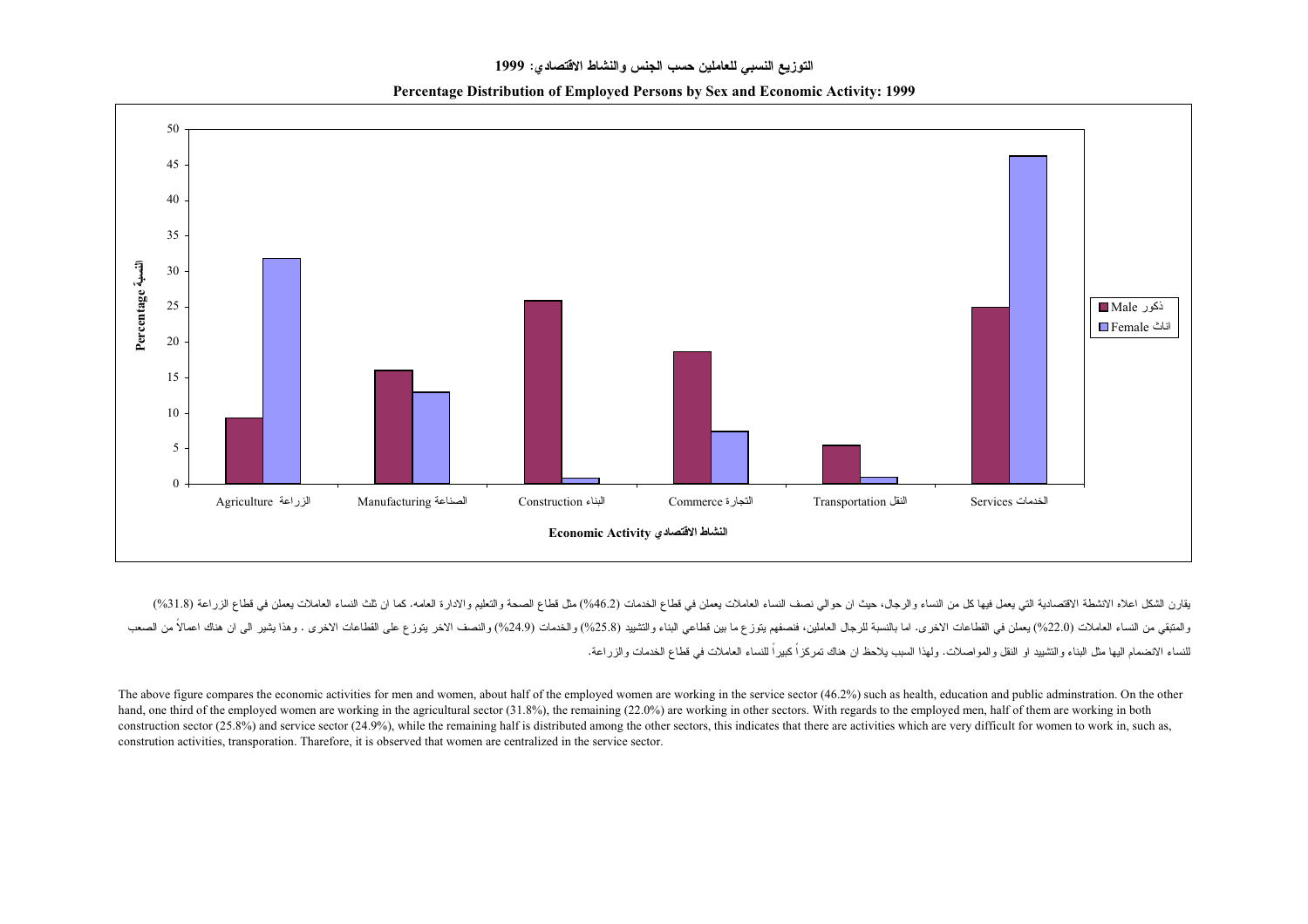توزيع المستخدمين بأجر حسب فئات الاجر الشهرى بالشيكل: 1999

Wage Employees by Monthly Wage groups in NIS: 1999

توزيع المستخدمين بأجر حسب ساعات العمل الاسبوعية: 1999

Wage Employees by Weekly Working Hours: 1999